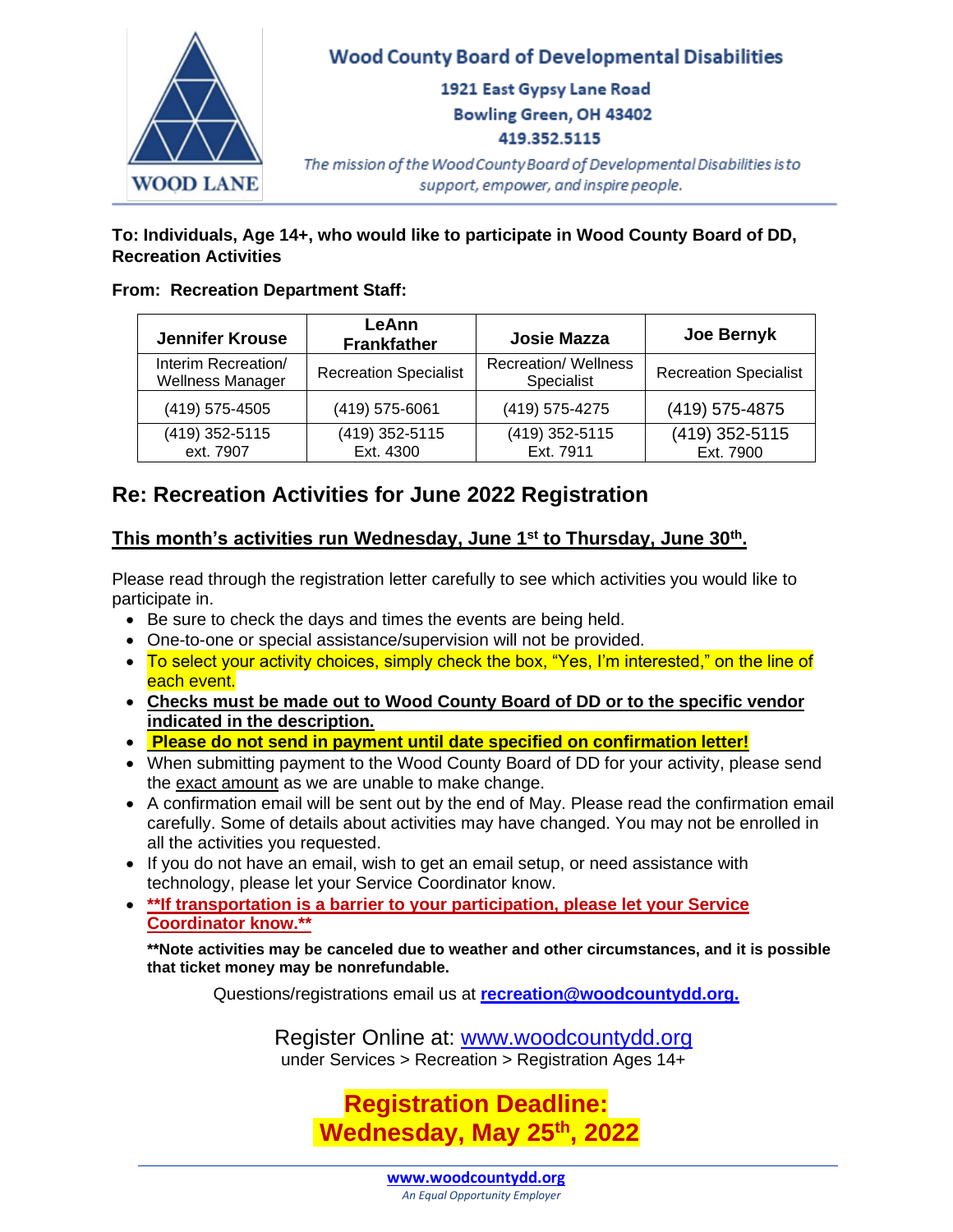

# **RECREATION and VENTURING CALENDAR of Activities**



| <b>SUNDAY</b>                                                                                | <b>MONDAY</b>                                                                                                                                          | <b>TUESDAY</b>                    | <b>WEDNESDAY</b>                                                                                                                                                                       | <b>THURSDAY</b>                                                                                                                                                                             | <b>FRIDAY</b>                                                                                                                                                          | <b>SATURDAY</b>                                                                                                                                             |
|----------------------------------------------------------------------------------------------|--------------------------------------------------------------------------------------------------------------------------------------------------------|-----------------------------------|----------------------------------------------------------------------------------------------------------------------------------------------------------------------------------------|---------------------------------------------------------------------------------------------------------------------------------------------------------------------------------------------|------------------------------------------------------------------------------------------------------------------------------------------------------------------------|-------------------------------------------------------------------------------------------------------------------------------------------------------------|
| 5                                                                                            |                                                                                                                                                        | 7                                 | $\mathbf{1}$<br>10:00-11:00a<br>Dance<br>Workout<br>$1:00-2:00p$<br>TheraBand &<br>Stretching<br>Exercises<br>4:00-5:00p<br>Recycled Art:<br>Polymer Clay<br>Pots Project<br>8         | 2<br>10:00-11:00a<br>Fitness on the<br>Lawn<br>3:00-4:00p<br>Walk the Park<br>3:45-4:45p<br>Music Therapy                                                                                   | $\overline{\mathbf{3}}$<br>12:00-3:00p<br><b>Butterfly</b><br>House & Ice<br>Cream<br>$6:00-8:00p$<br>Perry Falls &<br>Mr. Freeze<br>5:45-7:45p<br><b>Dusty Boots</b>  | 11:00a-1:00p<br><b>Brunch</b><br>(Money<br>Management &<br>Cooking Class)<br>$2:00-4:00p$<br>Bowling @<br>Almar lanes<br>5:00p-7:00p<br>Greenhouse<br>Group |
| 11:00a-3:00p<br>Venturing:<br><b>Kayak Demo</b><br>Day @ Wood<br><b>County Meto</b><br>Parks | 6<br>11:00a-1:00p<br>Picnic<br>in the Park<br>(Botanical<br>Gardens)<br>$3:00-4:00p$<br>Recycled<br><b>Planting Project:</b><br><b>Pressed Flowers</b> | 7:00-8:00p<br>Poker Night         | 10:00-11:00a<br>Dance<br>Workout<br>$1:00-2:00p$<br>TheraBand &<br>Stretching<br>Exercises<br>$2:00-3:00p$<br>Water Fun<br>Day<br>$3:00-4:00$<br>Watercolor<br>Painting                | 9<br>10:00-11:00a<br>Fitness on the<br>Lawn<br>12:30-1:30p<br>Greenhouse<br>Group<br>1:30-2:30p<br>Nature<br>Scavenger Hunt<br>$3:00-4:00p$<br>Walk the Park<br>3:45-4:45p<br>Music Therapy | 10<br>$5:00-8:00p$<br><b>WCBDD</b><br><b>Community</b><br><b>Festival</b>                                                                                              | 11<br>5:00p-7:00p<br>Greenhouse<br>Group<br>$6:00-8:00p$<br>Cookout on<br>the Lawn<br>8:00-10:00p<br>Movie on the<br>Lawn                                   |
| 12                                                                                           | 13<br>9:00a-2:00p<br>Toledo Zoo<br>Trip<br>12:30p-2:30p<br>Tour the 577<br>Foundation                                                                  | 14<br>$7:00-8:00p$<br>Poker Night | 15<br>10:00-11:00a<br>Dance<br>Workout<br>$1:00-2:00p$<br>TheraBand &<br>Stretching<br>Exercises<br>$1:30-2:30p$<br>Tour Simpson<br>Garden Park<br>$3:30-5:00p$<br>Ice Cream<br>Social | 16<br>10:00-11:00a<br>Fitness on the<br>Lawn<br>12:30-1:30<br>Greenhouse<br>Group<br>3:00p-4:00p<br>Greenhouse<br>Group<br>$3:00-4:00p$<br>Walk the Park<br>3:45-4:45p<br>Music Therapy     | 17<br>11:00a-2:00p<br>Explore the<br><b>Manor House</b><br>& Picnic<br>5:00-6:00p<br>Tie Dye<br>Extravaganza<br>$6:00 - 7:30p$<br><b>Firefly Nights</b><br>Downtown BG | 18                                                                                                                                                          |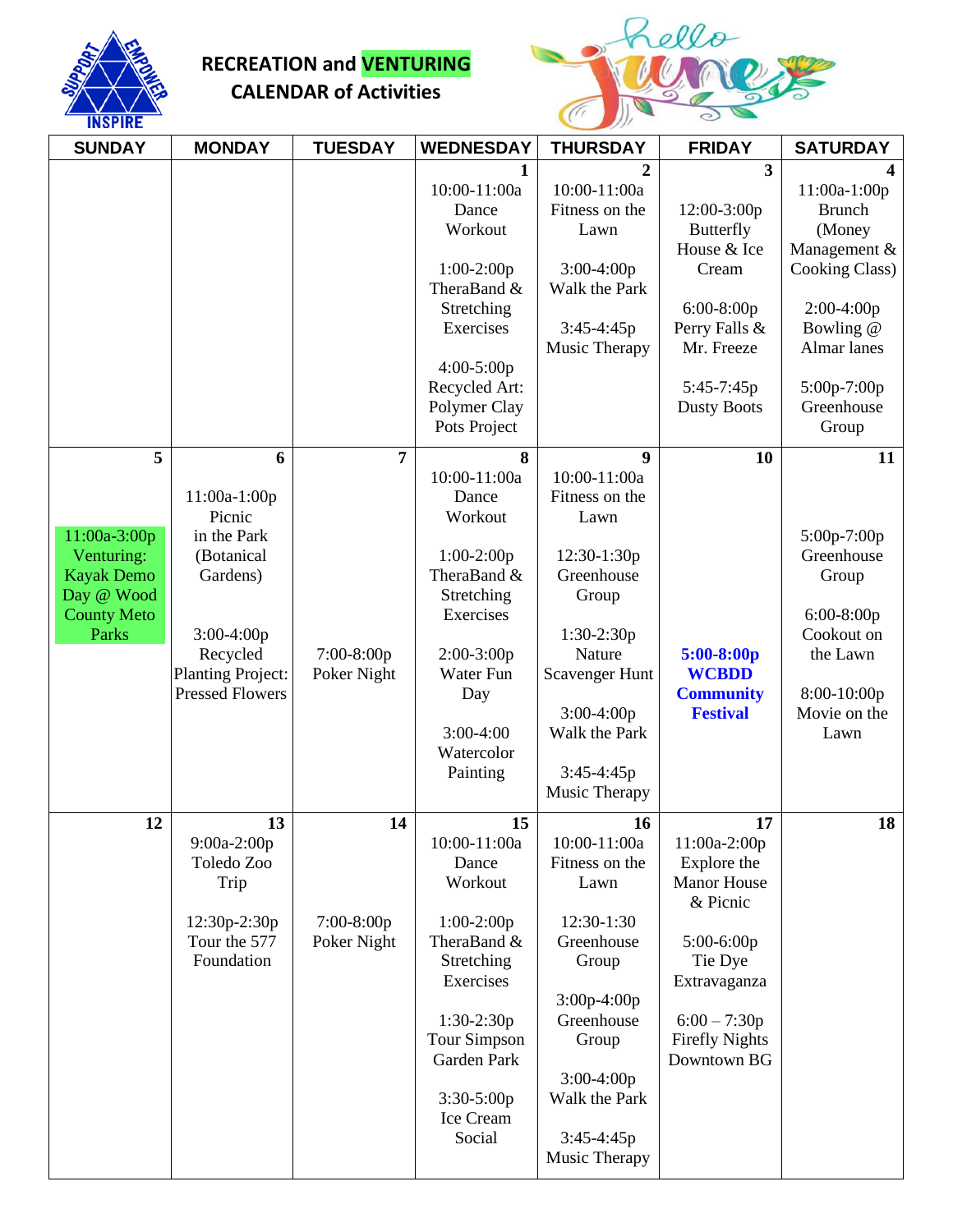| 19                 | 20                                     | 21           | 22             | 23             | 24                                                                       | 25                                                                       |
|--------------------|----------------------------------------|--------------|----------------|----------------|--------------------------------------------------------------------------|--------------------------------------------------------------------------|
|                    | Juneteenth<br>Holiday<br><b>CLOSED</b> |              |                |                | <b>Special</b><br><b>Olympics</b><br><b>Summer</b><br><b>Games (OSU)</b> | <b>Special</b><br><b>Olympics</b><br><b>Summer</b><br><b>Games (OSU)</b> |
| 26                 | 27                                     | 28           | 29             | 30             |                                                                          |                                                                          |
|                    |                                        |              | $11:00a-4:00p$ | $10:00-11:00a$ |                                                                          |                                                                          |
|                    |                                        |              | Mud Hens       | Fitness on the |                                                                          |                                                                          |
| <b>Special</b>     |                                        |              | Game @ 12:05   | Lawn           |                                                                          |                                                                          |
| <b>Olympics</b>    |                                        | $7:00-8:00p$ |                |                |                                                                          |                                                                          |
| <b>Summer</b>      |                                        | Poker Night  |                | $4:30-6:30p$   |                                                                          |                                                                          |
| <b>Games (OSU)</b> |                                        |              |                | <b>BGSU</b>    |                                                                          |                                                                          |
|                    |                                        |              |                | Football       |                                                                          |                                                                          |
|                    |                                        |              |                | <b>Clinic</b>  |                                                                          |                                                                          |
|                    |                                        |              |                |                |                                                                          |                                                                          |

# **In-Person Activities**

\*\*Participants **must** Register Online for In Person Activities [www.woodcountydd.org.](https://www.woodcountydd.org/services/recreation/registration/)\*\*

# **1) Dance Workout:**

**What:** Burn calories while participating in various organized dance routines, examples include the cha cha slide**. When: Wednesday, June 1st, 8th, and 15th from 10:00 - 11:00am**

**There will not be dance workout classes on June 22nd or 29th .**

**Where:** Meet and pick up at the Bowling Green Community Center, 1245 W Newton Rd, Bowling Green **Free Activity!**

# **2) TheraBand and Stretching Exercises:**

**What:** Build endurance while using TheraBand stretchy bands and learn different ways to stretch your muscles. **When: Wednesday, June 1st, 8th, and 15th from 1:00 - 2:00pm**

# **There will not be TheraBand classes on June 22nd or 29th**

**Where:** Meet and pick up at the Bowling Green Community Center, 1245 W Newton Rd, Bowling Green **Wear clothing and shoes that you are comfortable working out in. Free Activity!**

# **Capacity: Up to 8 participants**

# **3) Recycled Art Activity:**

**What:** Create your own polymer clay pot and decorate with recycled materials. Learn the importance of recycling.

# **When: Wednesday, June 1st from 4:00 - 5:00pm**

**Where:** Meet and pick up at the Wood County Board of DD, **Entrance B,** Service & Support Bldg., 1921 E. Gypsy Lane Rd., Bowling Green

**Free Activity!**

# **Capacity: Up to 8 participants.**

# **4) Fitness on the Lawn:**

**What:** Participate in various exercises, light weightlifting, stretching using TheraBands and aerobics. **When:** \*Fitness on the lawn will not be held on June 23rd**from 10:00 - 11:00am**

# **\*Fitness on the lawn will not be held on June 23rd**

**Where:** Meet and pick up at the Shelter House, Wood County Board of DD, 1921 E. Gypsy Lane Rd., Bowling Green. Between Buildings A & B.

**Free Activity!**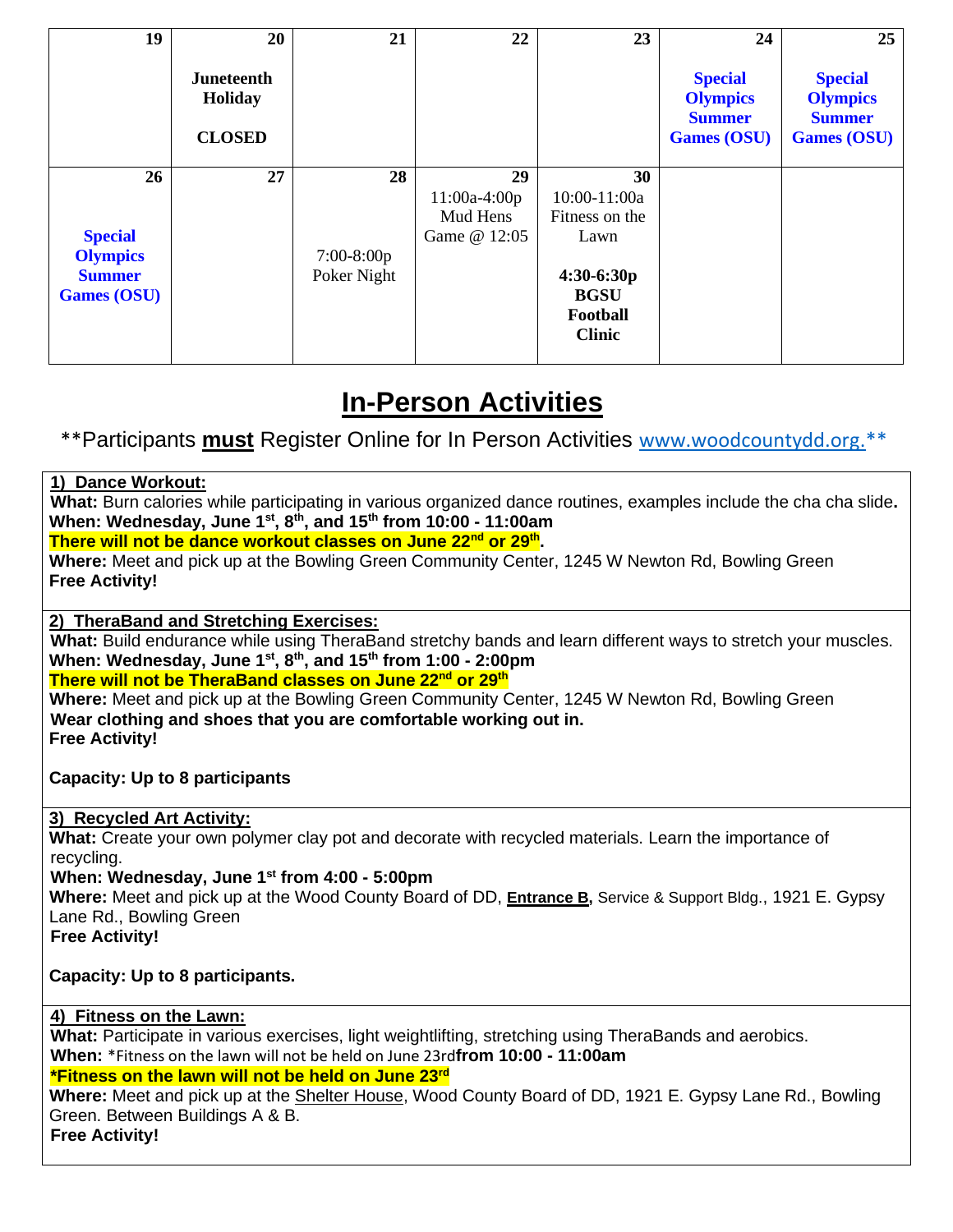# **5) Walk the Park:**

**What**: Get outside and walk Bowling Green's MetroParks. Enjoy the beautiful scenery while walking with friends.

**When: Thursdays in June from 3:00 - 4:00pm \*We will not walk in the park on June 23rd and June 30th Where:** Meet and pick up at the Bowling Green City Park, 520 Conneaut Avenue, Bowling Green **Bring: Water bottle and wear comfy tennis shoes and clothing. Free Activity!**

## **Capacity: Up to 8 participants**

#### **6) Music Therapy:**

**What:** Join us as music therapist from Heartstring Melodies for a 5-week music exploration opportunity. Participants will get to know each other through musical interventions such as singing, instrument playing, movement and songwriting.

# **When: Thursday, June 2nd, 9th & 16th & July 7th & 14th from 3:45 - 4:45pm**

**Where:** Meet and pick up at the Wood County Board of DD, **Entrance B,** Service & Support Bldg., 1921 E. Gypsy Lane Rd., Bowling Green

**Free Program!**

**Capacity: Up to 8 participants.**

## **7) Butterfly House and Ice Cream:**

**What:** Come explore the Butterfly house and see spectacular Blue Morphos flying free in a colorful garden setting then enjoy a cold desert.

## **When: Friday, June 3rd from 12:00 - 3:00pm**

**Where:** Meet and pick up at the Wood Lane School, **Nichols Therapy Pool Entrance**, 1921 E. Gypsy Lane Rd., Bowling Green

**Bring: \$10.00 for entry to Butterfly house. Bring extra money for ice cream and for any purchases at the gift shop.**

**Capacity: Up to 8 participants**

#### **8) Perry Falls and Mr. Freeze:**

**What:** Come play a round of putt at Perry Falls and enjoy an ice cream cone afterwards with friends. **When: Friday, June 3rd from 6:00 - 8:00pm**

**Where:** Meet and pick up at the Wood Lane School, **Nichols Therapy Pool Entrance**, 1921 E. Gypsy Lane Rd., Bowling Green

**Bring \$6.00 for a round of golf and extra money for ice cream.**

**Capacity: Up to 8 participants**

# **9) Dusty Boots Horseback Riding:**

**What:** Head to Dusty Boots for a free horseback riding lesson. *\*\*There is a weight limit of 260lbs. to be able to ride\*\**

*Liability forms are required to be filled out in advance.* 

**When: Friday, June 3rd from 5:45 - 7:45pm**

**Where:** Meet and pick up at the Wood Lane School, **Nichols Therapy Pool Entrance**, 1921 E. Gypsy Lane Rd., Bowling Green

**Bring: A bottle of water.**

**Free Activity!**

**Capacity: Up to 5 participants**

# **10) Brunch Cooking Class & Money Management:**

**What:** Learn how to budget money while enjoying a breakfast meal with friends. **When: Saturday, June 4th from 11:00am - 1:00pm Where:** Meet and pick up at the Wood Lane School**, Entrance A**, 1921 E. Gypsy Lane Rd., Bowling Green **Free Activity!**

# **Capacity: Up to 8 participants**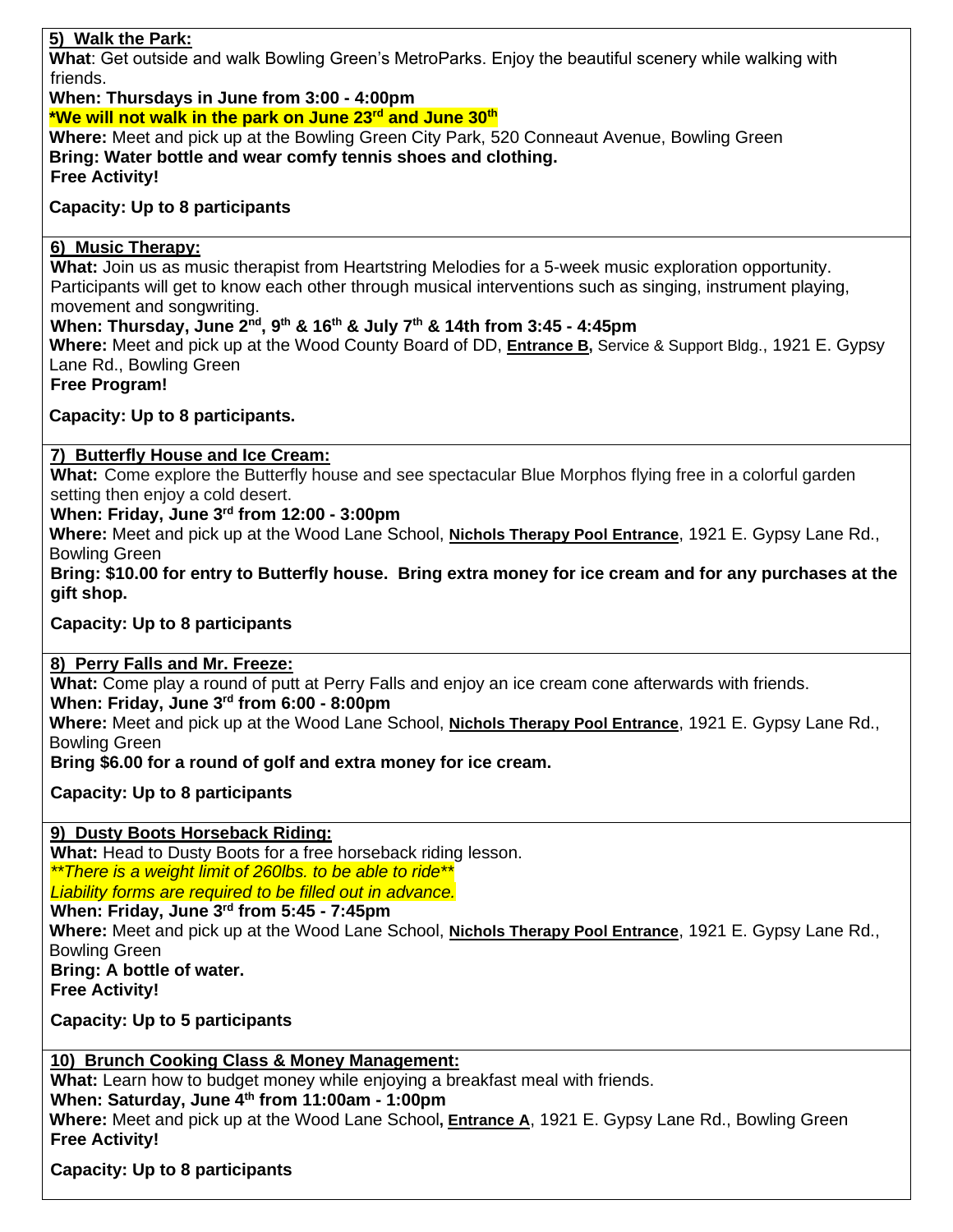**11) Bowling at Almar Lanes: What**: Play two games of Bowling with a group of friends at Almar lanes. **When: Saturday, June 4th from 2:00 - 4:00pm Where:** Meet and pick up at Almar Lanes, 1010 N Main St, Bowling Green **Bring: \$6.50 in exact change and extra money for a snack and drink.** 

**Capacity: Up to 24 participants**

**12) Greenhouse Group:**

**What:** Learn about plants, how to care for them and enjoy the fruits of your labor.

**When: Saturday, June 4th from 5:00 - 7:00pm**

**Where:** Meet and pick up at the Green House, Wood County Board of DD, 1921 E. Gypsy Lane Rd., Bowling Green. Past Entrance B.

**Wear**: **Clothing that you can get dirty and that is appropriate for the weather. Bring: A bottle of water Free Activity!**

**13) Venturing Activity: Kayak Demo Day at Wood County Metroparks:**

**What:** Thinking about getting into kayaking this paddling season? Metropark staff will point out differences between boat types and features, outfit you with PFDs and paddles, and educate you on all things safekayaking.

**When: Sunday, June 5th from 11:00 - 3:00pm**

**Where:** Meet and pick up at the Wood Lane School, **Nichols Therapy Pool Entrance**, 1921 E. Gypsy Lane Rd., Bowling Green

**Free Activity!**

**Capacity: Up to 6 participants**

# **14) Picnic in the Park (Toledo Botanical Gardens):**

**What:** Spend the day with friends exploring the Botanical Gardens. Enjoy a packed lunch on the lawn of the Botanical gardens.

**When: Monday, June 6th from 11:00am - 1:00pm**

**Where:** Meet and pick up at the Wood Lane School, **Nichols Therapy Pool Entrance**, 1921 E. Gypsy Lane Rd., Bowling Green

**Bring: A packed lunch Free Activity!**

**Capacity: Up to 5 participants**

# **15) Recycled Art Project:**

**What:** Using recycled material along with fresh flowers to create a nature inspired suncatcher. **When: Monday, June 6th from 3:00 - 4:00pm Where:** Meet and pick up at the Wood County Board of DD, **Entrance B,** Service & Support Bldg., 1921 E. Gypsy Lane Rd., Bowling Green. **Free Activity!**

**Capacity: Up to 10 participants** 

# **16) Poker Night:**

**What:** Join us for a fun-filled evening, learning how to play poker and various casino card games. Snacks will be provided.

**When: Tuesdays in June from 7:00 - 8:00pm.**

**Poker night will not be held on June 21st .**

**Where:** Meet and pick up at the Wood County Board of DD, **Entrance B**, 1921 E. Gypsy Lane Rd., Bowling **Green** 

**Free Activity!**

**Capacity: Up to 8 participants**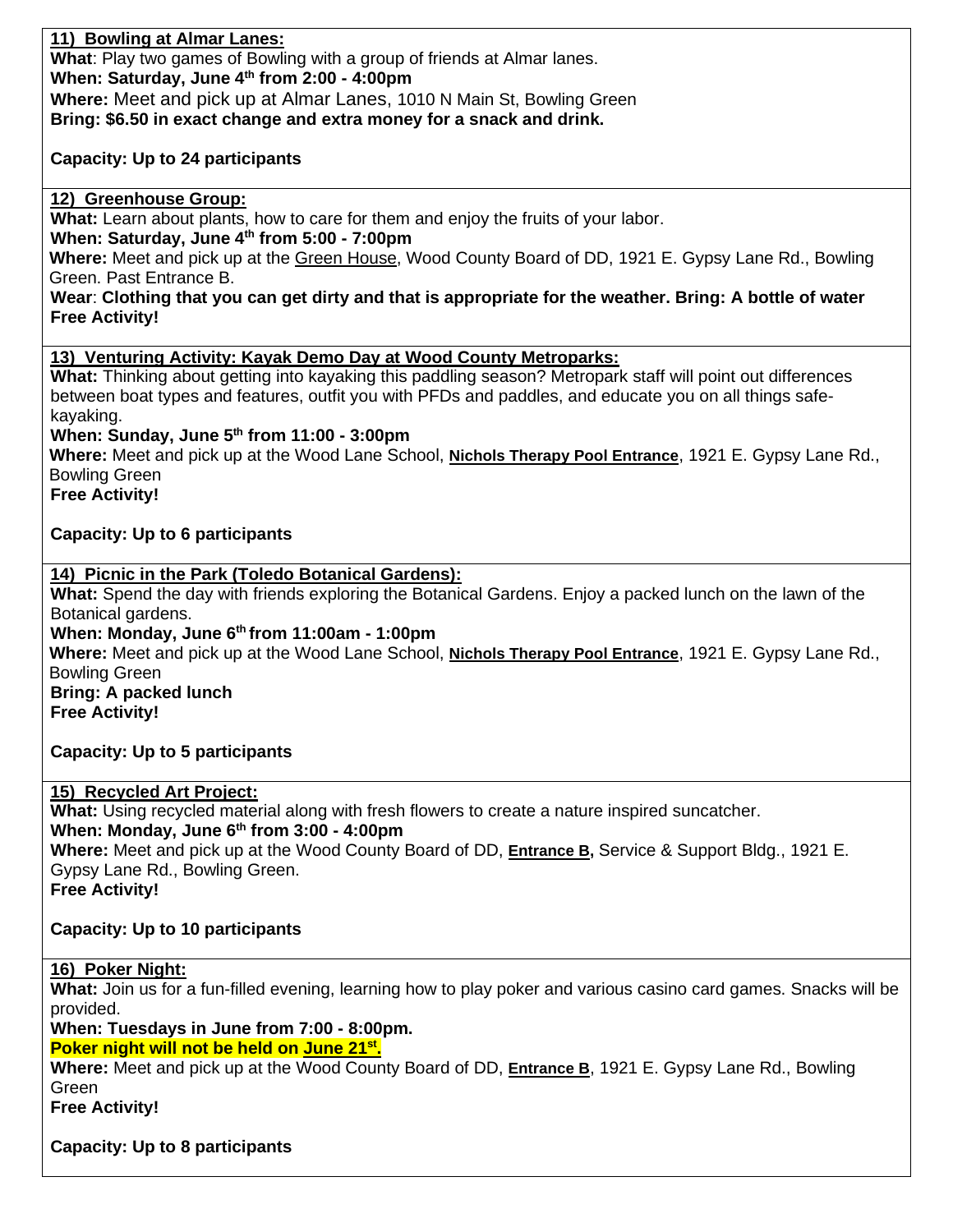## **17) Water Fun Day:**

**What:** Come make a splash with water games!

**When: Wednesday, June 8th from 2:00 - 3:00pm**

**Where:** Meet and pick up at the Green House, Wood County Board of DD, 1921 E. Gypsy Lane Rd., Bowling Green. Past Entrance B.

**Wear: Clothing you can get wet or a swimsuit. Bring a towel and a change of clothes for after the event Free Activity!**

**18) Watercolor Painting: What:** Have fun creating a nature landscape using watercolor paint. **When: Wednesday, June 8th from 3:00 - 4:00pm Where:** Meet and pick up at the Wood County Board of DD, **Entrance B,** Service & Support Bldg., 1921 E. Gypsy Lane Rd., Bowling Green **Free Activity!**

**Capacity: Up to 8 participants.**

#### **19) Greenhouse Group:**

**What:** Learn about plants, how to care for them and enjoy the fruits of your labor

**When: Thursday, June 9 th & 16th from 12:30 - 1:30pm**

**Where:** Meet and pick up at the Green House, Wood County Board of DD, 1921 E. Gypsy Lane Rd., Bowling Green. Past Entrance B.

**Wear: Clothing that you can get dirty and that is appropriate for the weather. Bring a bottle of water Free Activity!**

## **20) Nature Scavenger Hunt:**

**What:** Go on an adventure and complete a scavenger hunt that is based on your natural surroundings. **When: Thursday, June 9 th from 1:30 - 2:30pm**

**Where:** Meet and pick up at the Green House, Wood County Board of DD, 1921 E. Gypsy Lane Rd., Bowling Green. Past Entrance B.

**Free Activity!**

#### **21) Greenhouse Group:**

**What:** Learn about plants, how to care for them and enjoy the fruits of your labor.

**When: Saturday, June 11th from 5:00 - 7:00pm**

**Where:** Meet and pick up at the Green House, Wood County Board of DD, 1921 E. Gypsy Lane Rd., Bowling Green. Past Entrance B.

**Wear: Clothing that you can get dirty and that is appropriate for the weather. Bring a bottle of water Free Activity!**

#### **22) Cook Out on the Lawn:**

**What:** Enjoy a grilled meal while socializing with friends and playing outdoor games on the lawn of the Wood County Board.

**When: Saturday, June 11th from 6:00 - 8:00pm**

**Where:** Meet and pick up at the Shelter House, Wood County Board of DD, 1921 E. Gypsy Lane Rd., Bowling Green. Between Buildings A & B.

**Free Activity!**

# **Capacity: Up to 15 participants**

# **23) Movie on the Lawn:**

**What:** Enjoy watching a movie and snacking on popcorn on the lawn under the summer stars. **When: Saturday, June 11th from 8:00 - 10:00pm Where:** Meet and pick up at the Shelter House, Wood County Board of DD, 1921 E. Gypsy Lane Rd., Bowling Green. Between Buildings A & B. **Free Activity!**

**Capacity: Up to 15 participants**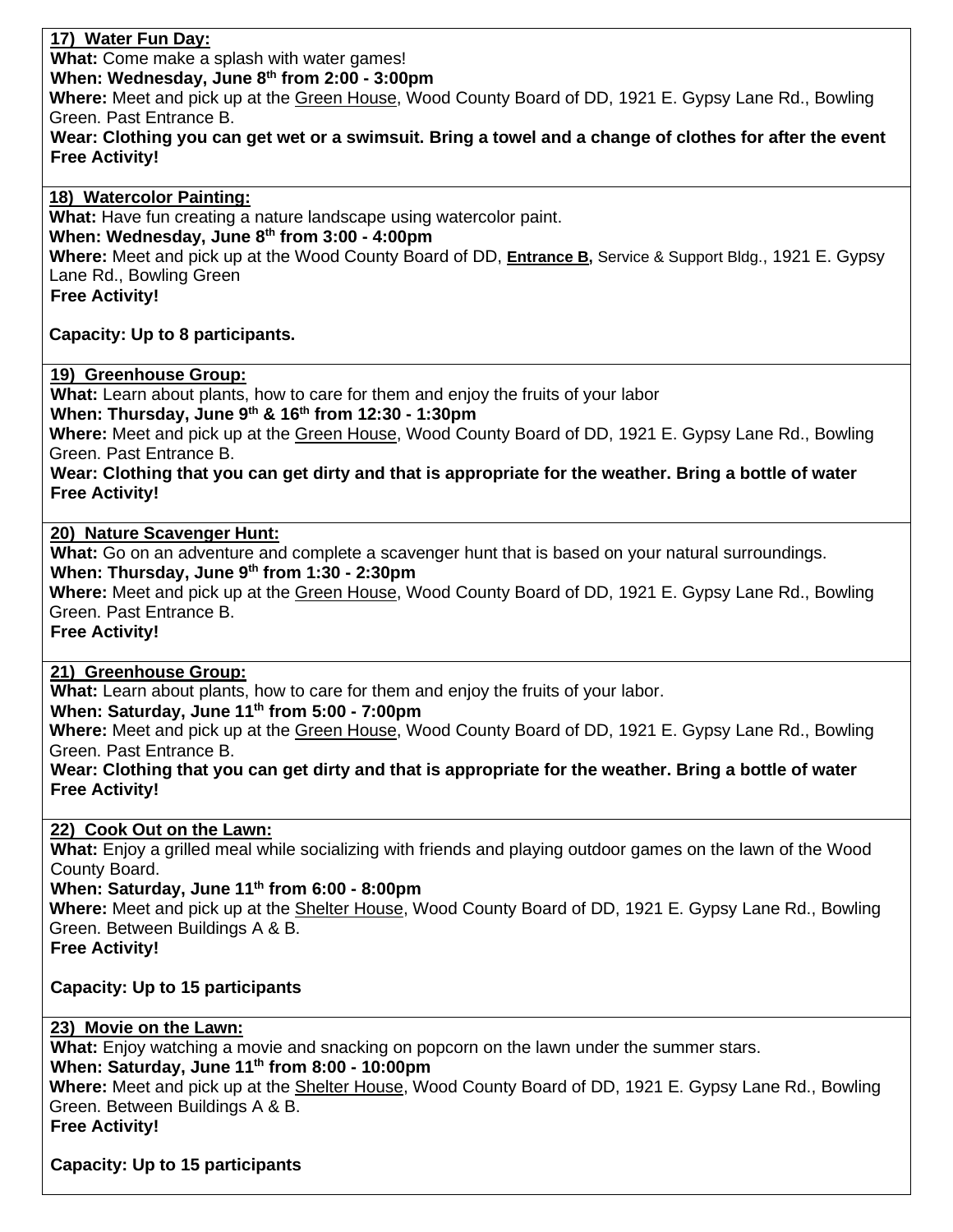## **24) Toledo Zoo Trip:**

**What:** Let the Toledo Zoo take you from the Arctic tundra to the wilds of Africa, from the tropical rainforest to the Desert and all points between—all in one great day!

**When: Monday, June 13th from 9:00am - 2:00pm**

**Where:** Meet and pick up at the Wood Lane School, **Nichols Therapy Pool Entrance**, 1921 E. Gypsy Lane Rd., Bowling Green

**Bring: \$26.00 for admission and a snack lunch.**

#### **Capacity: Up to 8 participants**

#### **25) Tour the 577 Foundation:**

**What:** Stroll through the expansive gardens at the 577 Foundation. **When: Monday, June 13th from 12:30 - 2:30pm Where:** Meet and pick up at the Wood Lane School, **Nichols Therapy Pool Entrance**, 1921 E. Gypsy Lane Rd., Bowling Green **Wear: Comfortable shoes for walking and bring a bottle of water Free Activity!**

#### **Capacity: Up to 4 participants**

#### **26) Tour Simpson Garden Park:**

**What:** Explore Simpson Garden Park which features a sensory garden, Daylily walk, Willow Walk, Shade Garden and more.

#### **When: Wednesday, June 15th from 1:30 - 2:30pm**

**Where:** Meet and pick up at Simpson Garden Park 1291 Conneaut Ave, Bowling Green, OH 43402 (wheelchair accessible)

#### **Wear: Comfortable shoes for walking and bring a bottle of water Free Activity!**

#### **Capacity: Up to 4 participants**

#### **27) Ice Cream Social:**

**What:** Enjoy a healthier alternative to ice cream. Using a yo'nana we will create our very own frozen yogurt and top it with different sundae toppings.

#### **When: Wednesday, June 15th from 3:30 - 5:00pm**

**Where:** Meet and pick up at the Wood Lane School**, Entrance A**, 1921 E. Gypsy Lane Rd., Bowling Green **Free Activity!**

**Capacity: Up to 8 participants**

**28) Greenhouse Group:**

**What:** Learn about plants, how to care for them and enjoy the fruits of your labor.

**When: Thursday, June 16th from 3:00 - 4:00pm**

**Where:** Meet and pick up at the Green House, Wood County Board of DD, 1921 E. Gypsy Lane Rd., Bowling Green. Past Entrance B.

**Wear: Clothing that you can get dirty and that is appropriate for the weather. Bring a bottle of water Free Activity!**

# **29) Explore the Manor House at Wildwood Metropark & Picnic:**

**What:** Hear the story behind the fabled Manor House and grounds on a free 45-minute guided tour of Wildwood's 30,000+ sq. ft., Depression-era home. Then enjoy a picnic lunch at the park.

**When: Friday, June 17th from 11:00am - 2:00pm**

**Where:** Meet and pick up at the Wood Lane School, **Nichols Therapy Pool Entrance**, 1921 E. Gypsy Lane Rd., Bowling Green

# **Bring: Sack lunch and drink.**

**Free Activity!**

**Capacity: Up to 5 participants**